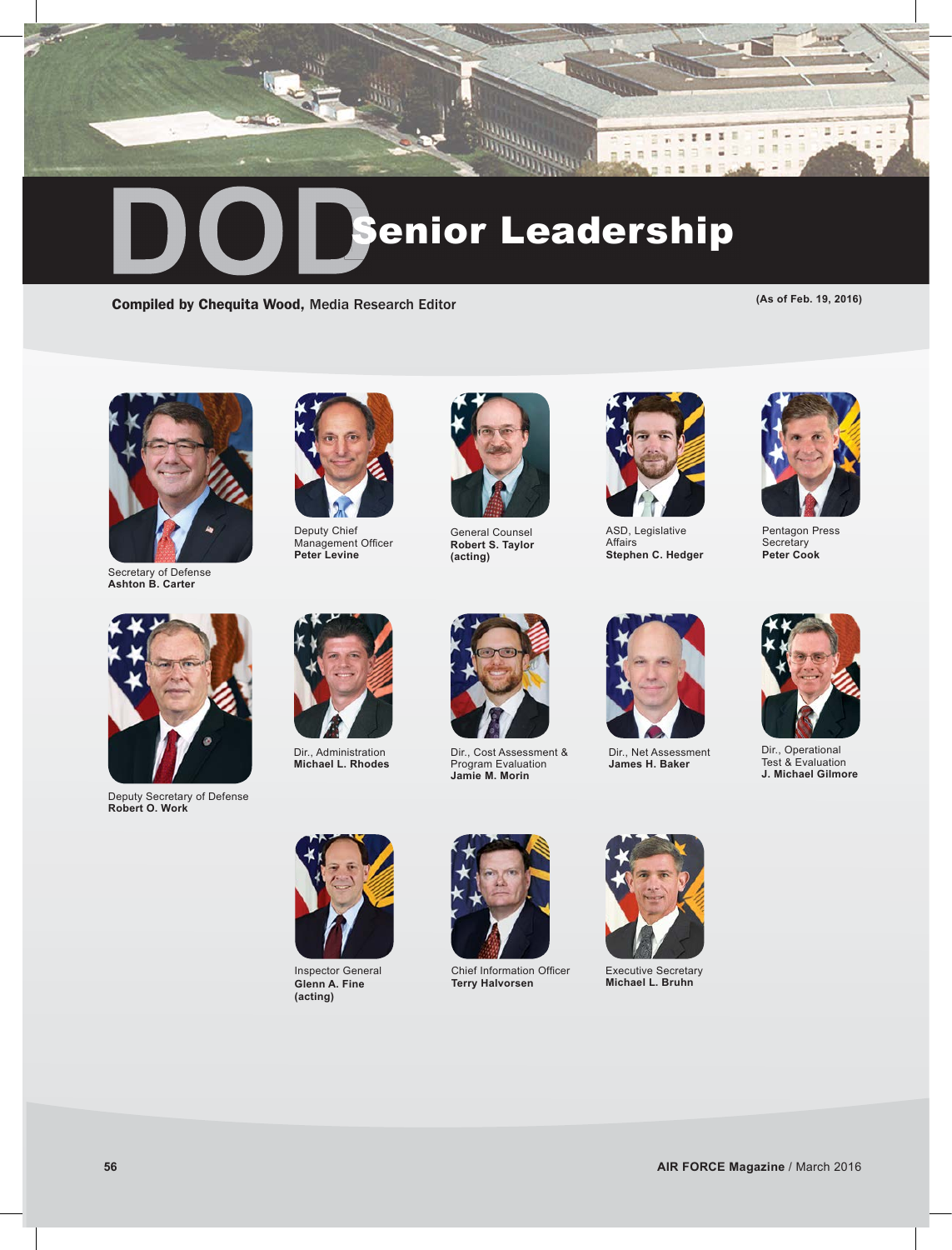

# **KEY:**

只与与

 **ASD** Assistant Secretary of Defense **DASD** Deputy Assistant Secretary of Defense **DDI** Director for Defense Intelligence  **PDUSD** Principal Deputy Undersecretary of Defense **USD** Undersecretary of Defense

 $B.8$ 

ä

**ROBBRATES 1223** 



USD, Acquisition, Technology, & **Logistics Frank Kendall III**



PDUSD, Acquisition, Technology, & Logistics **Alan F. Estevez**

# Acquisition, Technology, & Logistics

ASD, Acquisition **James McStravic (acting)** ASD, Nuclear, Chemical, & Biological Defense Programs

**Arthur T. Hopkins (acting)** ASD, Research & Engineering **Stephen P. Welby**

ASD, Logistics & Materiel Readiness **David J. Berteau**

ASD, Energy, Installations & Environment **Peter Potochney (acting)**

Dir., Acquisition Resources & Analysis **Nancy L. Spruill**

Dir., Corrosion Policy & Oversight **Daniel J. Dunmire** Dir., Defense Pricing **Shay D. Assad**

Dir., Defense Procurement & Acquisition Policy **Claire M. Grady**

Dir., Human Capital Initiatives **René Thomas-Rizzo** Dir., International Cooperation

**Keith B. Webster** Dir., Joint Rapid Acquisition Cell **Christopher C. O'Donnell**

Dir., Small Business Programs

**Kenyata L. Wesley (acting)** Dir., Special Programs **Vacant**

Dir., Test Resource Management Center **C. David Brown**

Exec. Dir., Defense Science Board **Robert W. Ramsey III** DASD, Manufacturing & Industrial Base Policy **André J. Gudger (acting)**







PDUSD, Comptroller **John C. Conger**

# Comptroller

Deputy Comptroller, Budget & Appropriations Affairs **Roy Phillips** Deputy Comptroller, Program/Budget **John P. Roth** Deputy Chief Financial Officer **Mark E. Easton**

Dir., Human Capital & Resource Management **Glenda H. Scheiner** Dir., Resource Issues **Sandra V. Richardson**



USD, Intelligence **Marcel Lettre**

PDUSD, Intelligence **Vacant**

Intelligence

DDI, Intelligence & Security **Garry P. Reid** DDI, Intelligence Strategy, Programs, & Resources **James R. Martin** 

DDI, Technical Collection & Special Programs **John Pede** DDI, Warfighter Support **Lt. Gen. John N. T. Shanahan, USAF**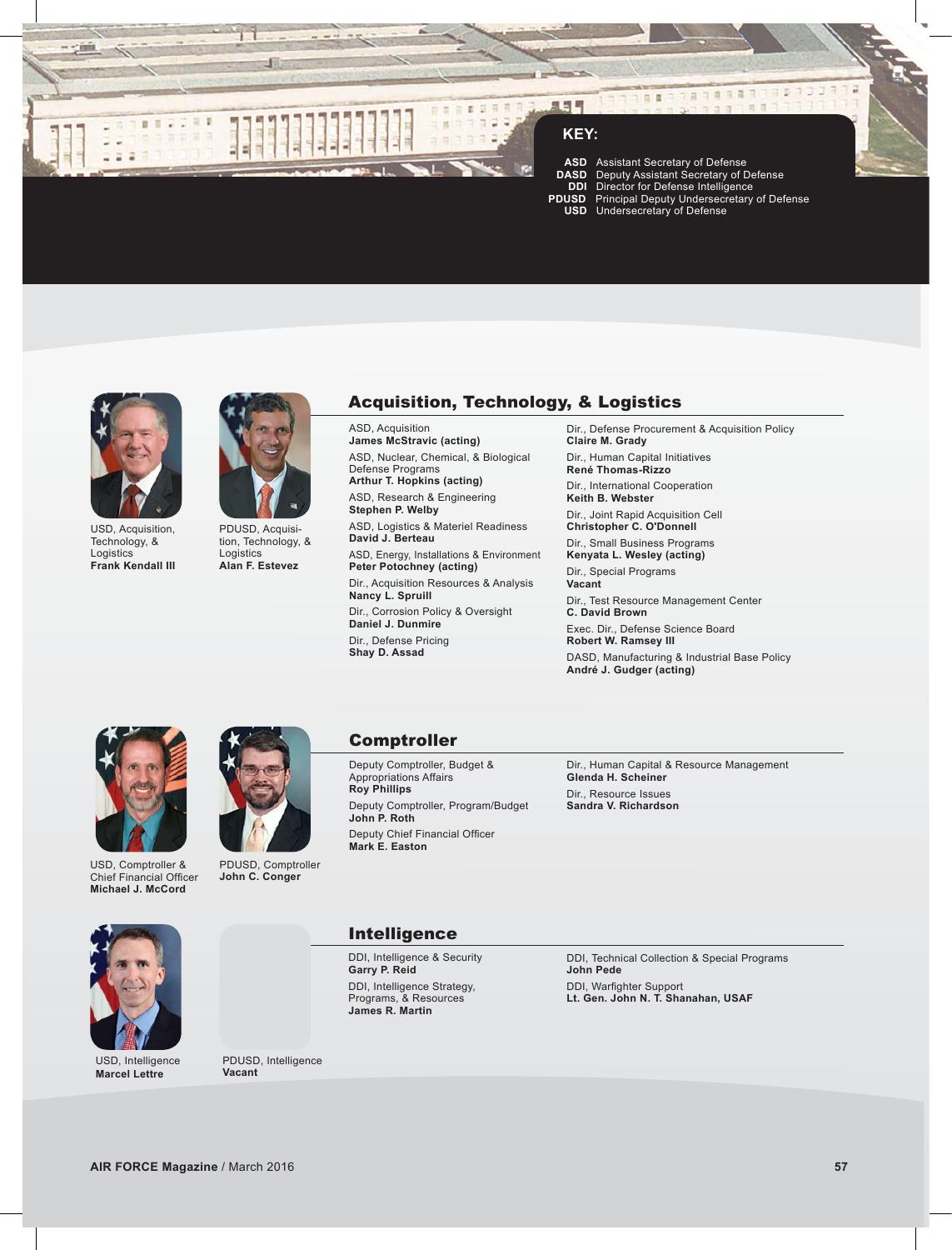

#### USD, Personnel & Readiness **Vacant**

PDUSD, Personnel & Readiness **Brad R. Carson**

#### Personnel & Readiness

ASD, Health Affairs **Jonathan Woodson** ASD, Readiness & Force Management **Daniel P. C. Feehan (acting)** ASD, Manpower & Reserve Affairs **Stephanie Barna (acting)** DASD, Warrior Care Policy **James D. Rodriguez** Dir., Defense Human Resources Activity



 $X = X + 1$ 

雪哥



目

 $\mathbb{R}$   $\mathbb{R}$  $\frac{1}{2}$ 

**Christine E. Wormuth**

PDUSD, Policy **Brian P. McKeon**

## The Joint Staff

Dir., Joint Staff **Lt. Gen. William C. Mayville Jr., USA** J-1 Manpower & Personnel **Brig. Gen. Margaret W. Burcham, USA** J-2 Intelligence **Maj. Gen. James R. Marrs, USAF** J-3 Operations **Lt. Gen. Tod D. Wolters, USAF** J-4 Logistics **Vice Adm. William A. Brown**

J-5 Strategic Plans & Policy **Lt. Gen. Kenneth F. McKenzie Jr., USMC**

**Jeffrey R. Register (acting)**

J-6 Command, Control, Communications, & Computers/Cyber **Lt. Gen. Mark S. Bowman, USA**

J-7 Joint Force Development **Lt. Gen. Thomas D. Waldhauser, USMC** 

J-8 Force Structure, Resources, & Assessment **Lt. Gen. Anthony R. Ierardi, USA**

# Office of the Joint Chiefs of Staff



Gen. Joseph F. Dunford Jr., Gen. Paul J. Selva, USAF Chairman of the JCS **USMC**



Vice Chairman of the JCS

Assistant to the Chairman of the JCS **Vice Adm. Frank C. Pandolfe**



Army Chief of Staff **Gen. Mark A. Milley**



Chief of Naval Operations **Adm. John M. Richardson**



Commandant of the Marine Corps **Gen. Robert B. Neller**

Defense Agencies

Defense Advanced Research Projects Agency **Arati Prabhakar**

Defense Commissary Agency **Joseph H. Jeu**

Defense Contract Audit Agency **Anita F. Bales**

Defense Contract Management **Agency** 

**Lt. Gen. Wendy M. Masiello, USAF** Defense Finance & Accounting Service

**Teresa McKay**

Defense Information Systems Agency

**Lt. Gen. Alan R. Lynn, USA** Defense Intelligence Agency **Lt. Gen. Vincent R. Stewart, USMC**

Defense Legal Services Agency **Robert S. Taylor (acting)**

Defense Logistics Agency **Lt. Gen. Andrew E. Busch, USAF** Defense Security Cooperation Agency

**Vice Adm. Joseph W. Rixey**

Defense Security Service **James J. Kren (acting)**

Defense Threat Reduction Agency **Kenneth A. Myers** Missile Defense Agency

**Vice Adm. James D. Syring** National Geospatial-Intelligence

Agency **Robert Cardillo**

National Reconnaissance Office **Betty J. Sapp**

National Security Agency/Central Security Service

**Adm. Michael S. Rogers** 

Pentagon Force Protection Agency **Steven E. Calvery**



Air Force Chief of Staff **Gen. Mark A. Welsh III**



Chief of National Guard Bureau **Gen. Frank J. Grass, USA**